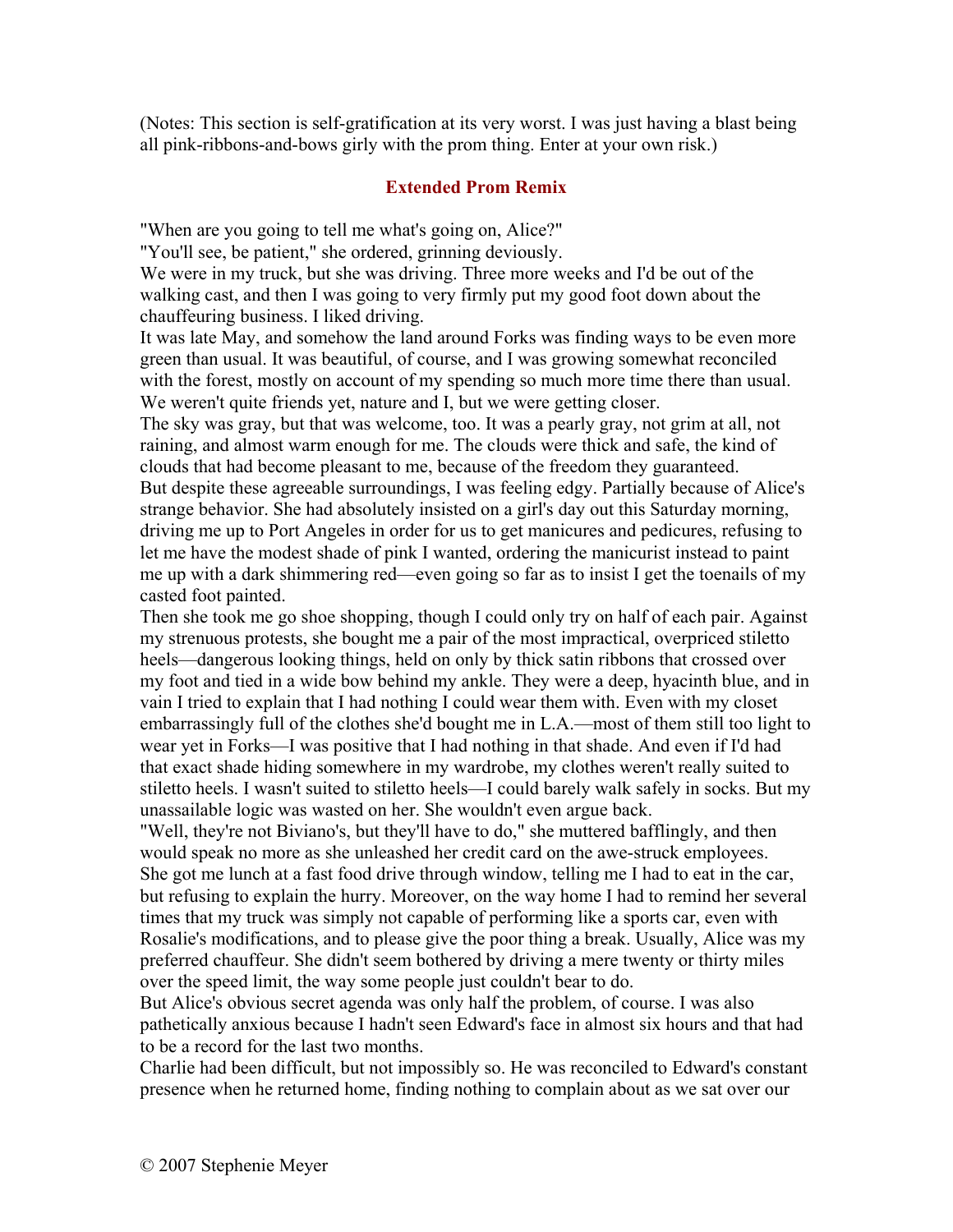homework at the kitchen table—he even seemed to enjoy Edward's company as they shouted together at the games on ESPN. But he'd lost nothing of his original sternness as he grimly held the door for Edward at precisely ten o'clock each weeknight. Of course, Charlie was completely unaware of Edward's ability to return his car home and be back through my window in less than ten minutes.

He was much more agreeable toward Alice, sometimes embarrassingly so. Obviously, until I had my bulky cast traded in for something more manageable, I was in need of a woman's help. Alice was an angel, a sister; every night and every morning she appeared to help me through my daily routines. Charlie was enormously grateful to be relieved of the horror of a nearly adult daughter who needed help showering—that kind of thing was far beyond his comfort zone, and mine, too, for that matter. But it was with more than gratitude that Charlie took to calling her "Angel" as a nickname, and watched her with bemused eyes as she danced smilingly through the little house, brightening it. No human could fail to be affected by her astounding beauty and grace, and when she glided through the door each night with an affectionate, "See you tomorrow, Charlie," she left him stunned.

"Alice, are we going home now?" I asked now, both of us understanding I meant the white house on the river.

"Yes." She grinned, knowing me well. "But Edward's not there."

I frowned. "Where is he?"

"He had some errands to run."

"Errands?" I repeated blankly. "Alice," my tone turned wheedling, "please tell me what's going on."

She shook her head, still grinning tightly. "I'm having too much fun," she explained. When we got back to the house, Alice took me straight upstairs, to her bedroom-sized bathroom. I was surprised to find Rosalie there, waiting with a celestial smile, standing behind I low, pink chair. A mind-boggling array of tools and products covered the long counter.

"Sit," Alice commanded. I considered her carefully for a minute, and then, deciding she was prepared to use force if necessary, I limped to the chair and sat down with what dignity I could manage. Rosalie immediately began brushing through my hair. "I don't suppose you will tell me what this is about?" I asked her.

"You can torture me," she murmured, absorbed with my hair, "but I'll never talk." Rosalie held my head in the sink while Alice scrubbed through my hair with a shampoo that smelled like mint and grapefruit. Alice toweled through the wet tangles furiously, then sprayed almost an entire bottle of something else—this one smelled like cucumbers—on the damp masses and toweled me again.

They combed through the mess quickly then; whatever the cucumber stuff was, it made the tangles behave. I might want to borrow some of that. Then they each took a blow dryer and went to work.

As minutes ticked by, and they kept discovering new sections of dripping strands, their faces started to become a little worried. I smiled gleefully. Some things even vampires couldn't speed up.

"She's got an awful lot of hair," Rosalie commented in an anxious voice.

"Jasper!" Alice called clearly, though not loudly, "Find me another blow dryer!"

Jasper came to their rescue, somehow coming up with two more blow dryers, which he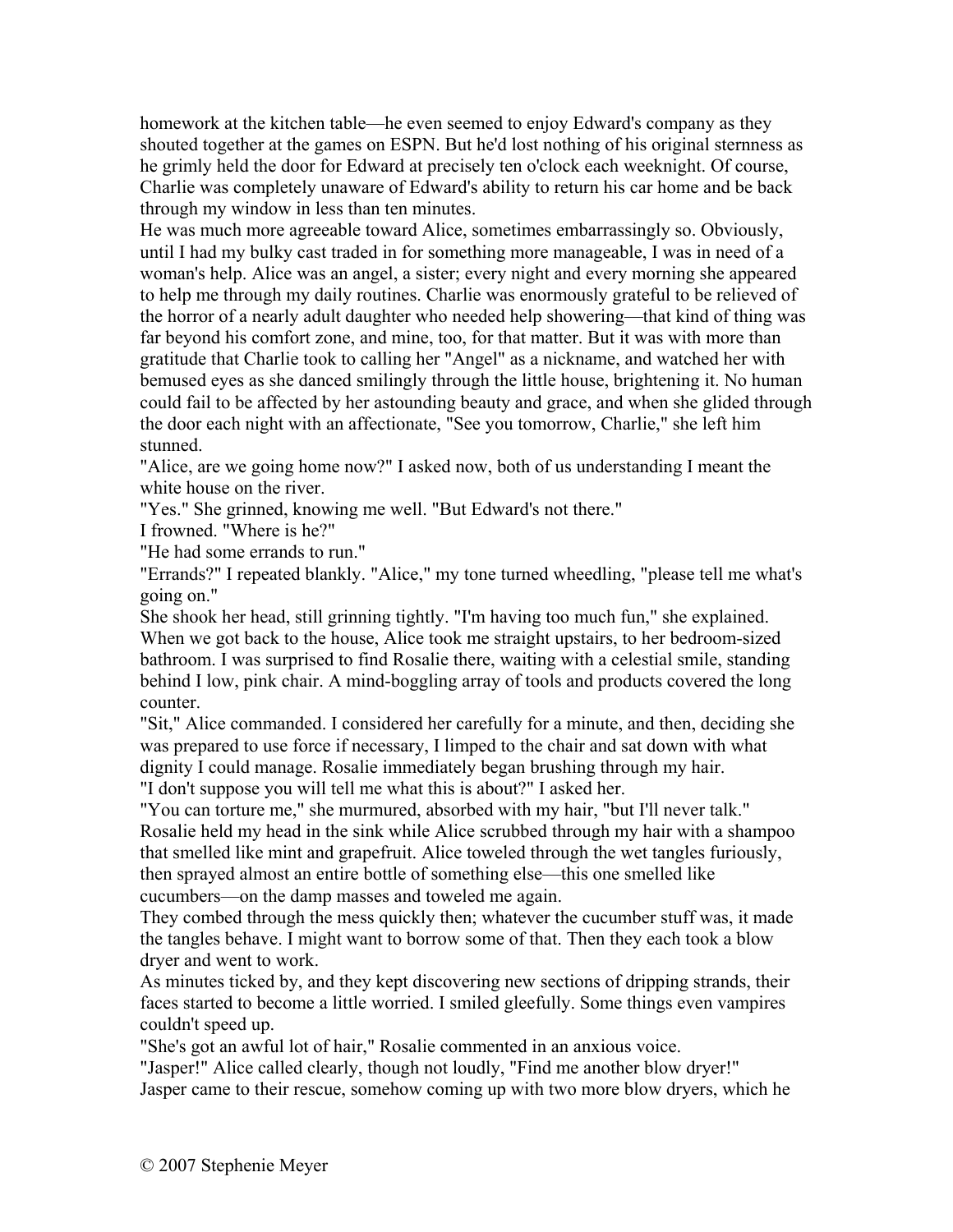pointed at my head, deeply amused, while they continued to work with their own. "Jasper…" I began hopefully.

"Sorry, Bella. I'm not allowed to say anything."

He escaped gratefully when finally it was all dry—and poufy. My hair stood out three inches from my head.

"What have you done to me?" I asked in horror. But they ignored me, pulling out a box of hot rollers.

I tried to convince them that my hair didn't curl, but they ignored me, daubing something that was an unhealthy yellow in color through each lock before winding it around a hot curler.

"Did you find shoes?" Rosalie asked intensely while they worked, as if the answer was of vital importance.

"Yes—they're perfect," Alice purred with satisfaction.

I watched Rosalie in the mirror, nodding as if a great weight had been taken off her mind. "Your hair looks nice," I noticed. Not that it wasn't always ideal—but she had it pulled up this afternoon, creating a crown of soft golden curls atop her perfect head.

"Thank you." She smiled. They'd started on the second set of curlers now.

"What do you think about make-up?" Alice asked.

"It's a pain," I offered. They ignored me.

"She doesn't need much—her skin is better bare," Rosalie mused.

"Lipstick, though," Alice decided.

"And mascara and eyeliner," Rosalie added, "just a little."

I sighed loudly. Alice giggled. "Be patient, Bella. We're having fun."

"Well, as long as you are," I muttered.

They had all the curlers pinned tightly and uncomfortably to my head now.

"Let's get her dressed." Alice's voice thrilled with anticipation. She didn't wait for me to hobble out of the bathroom under my own power. Instead she scooped me up and carried me to Rosalie and Emmett's big white room. On the bed, there was a dress. Hyacinth blue, of course.

"What do you think?" Alice chirped.

That was a good question. It was softly frilly, apparently meant to be worn very low and off the shoulders, with long, draping sleeves that gathered at the wrists. The sheer bodice was girdled by another, paled-flowered, hyacinth fabric, that pleated together to form a thin ruffle down the left side. The flowered material was long in the back, but open in the front over several fitted layers of soft hyacinth ruffles, lightening in shade as they reached the tea-length bottom hem.

"Alice," I wailed. "I can't wear that!"

"Why?" she demanded in a hard voice.

"The top is completely see-though!"

"This goes underneath," Rosalie held up an ominous-looking, pale blue garment.

"What is that?" I asked fearfully.

"It's a corset, silly," Alice said, impatient. "Now are you going to put it on, or do I have to call Jasper and ask him to hold you down while I do it?" she threatened.

"You're supposed to be my friend," I accused.

"Be kind Bella," she sighed, "I don't remember being human and I'm trying to have some vicarious fun here. Besides, it's for your own good."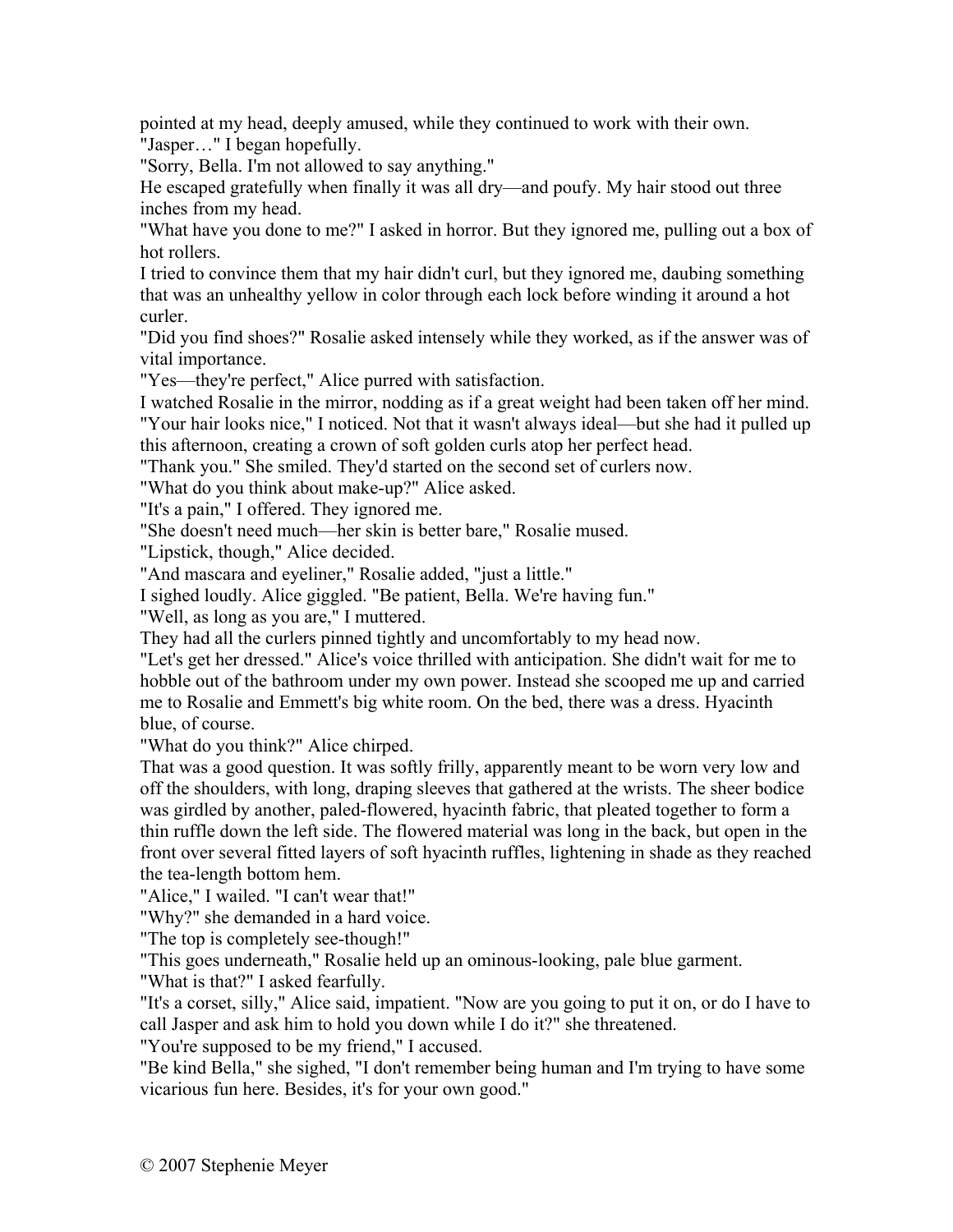I complained and blushed a lot, but it didn't take them long to get me in the dress. I had to admit, the corset had its advantages.

"Wow," I breathed, looking down. "I have cleavage."

"Who would have guessed," Alice chuckled, delighted with her work. I wasn't completely sold, though.

"Don't you think this dress is a little too…I don't know, fashion forward…for Forks?" I asked hesitantly.

"I think the words you're looking for are haute couture," Rosalie laughed.

"It's not for Forks, it's for Edward," Alice insisted. "It's exactly right."

They took me back to the bathroom then, unwinding the curlers with flying fingers. To my shock, cascades of curls tumbled out. Rosalie pulled most of these up, carefully twisting them into an equine mane of ringlets that flooded in a thick line down my back. While she worked, Alice quickly painted a thin black stripe around each of my eyes, brushed on mascara, and smeared dark red lipstick carefully on my lips. Then she darted

out of the room and returned promptly with the shoes.

"Perfect," Rosalie breathed as Alice held them up to be admired.

Alice tied the deadly shoe on expertly, and then looked at my cast with speculation in her eyes.

"I guess we've done what we can," she shook her head sadly. "You don't suppose Carlisle would let us…?" she glanced at Rosalie.

"I doubt it," Rosalie replied dryly. Alice sighed.

They both perked their heads up then.

"He's back." I knew which 'he' they meant, and I felt vigorous butterflies in my stomach. "He can wait. There's one more important thing," Alice said firmly. She lifted me again a necessity, I was sure I couldn't walk in that shoe—and carried me to her room, where

she gently stood me up in front of her wide, gilt edged, full length mirror.

"There," she said. "You see?"

I stared at the stranger in the mirror. She looked very tall in the high shoe, with the long, slender line of the clinging dress adding to the illusion. The décolleté bodice—where her unusually impressive bust line caught my eye again—made her neck look very long, as did the column of shining curls down her back. The hyacinth color of the fabric was perfect, bringing out the creaminess of her ivory skin, the roses in the blush on her cheeks. She was very pretty, I had to admit.

"Okay, Alice." I smiled. "I see."

"Don't forget it," she ordered.

She picked me up again, and carried me to the top of the stairs.

"Turn around and close your eyes!" she ordered down the stairs. "And stay out of my head—don't ruin it."

She hesitated, walking more slowly than usual down the staircase until she could see that he had obeyed. Then she flew the rest of the way. Edward stood by the door, his back to us, very tall and dark—I'd never seen him wear black before. Alice set me upright, smoothing the drape of my dress, tweaking a curl into place, and then she left me there, going to sit on the piano bench to watch. Rosalie followed to sit with her in the audience. "Can I look?" his voice was intense with anticipation—it made my heart throb unevenly. "Yes…now," Alice directed.

He pivoted immediately, and then froze in place, his topaz eyes wide. I could feel the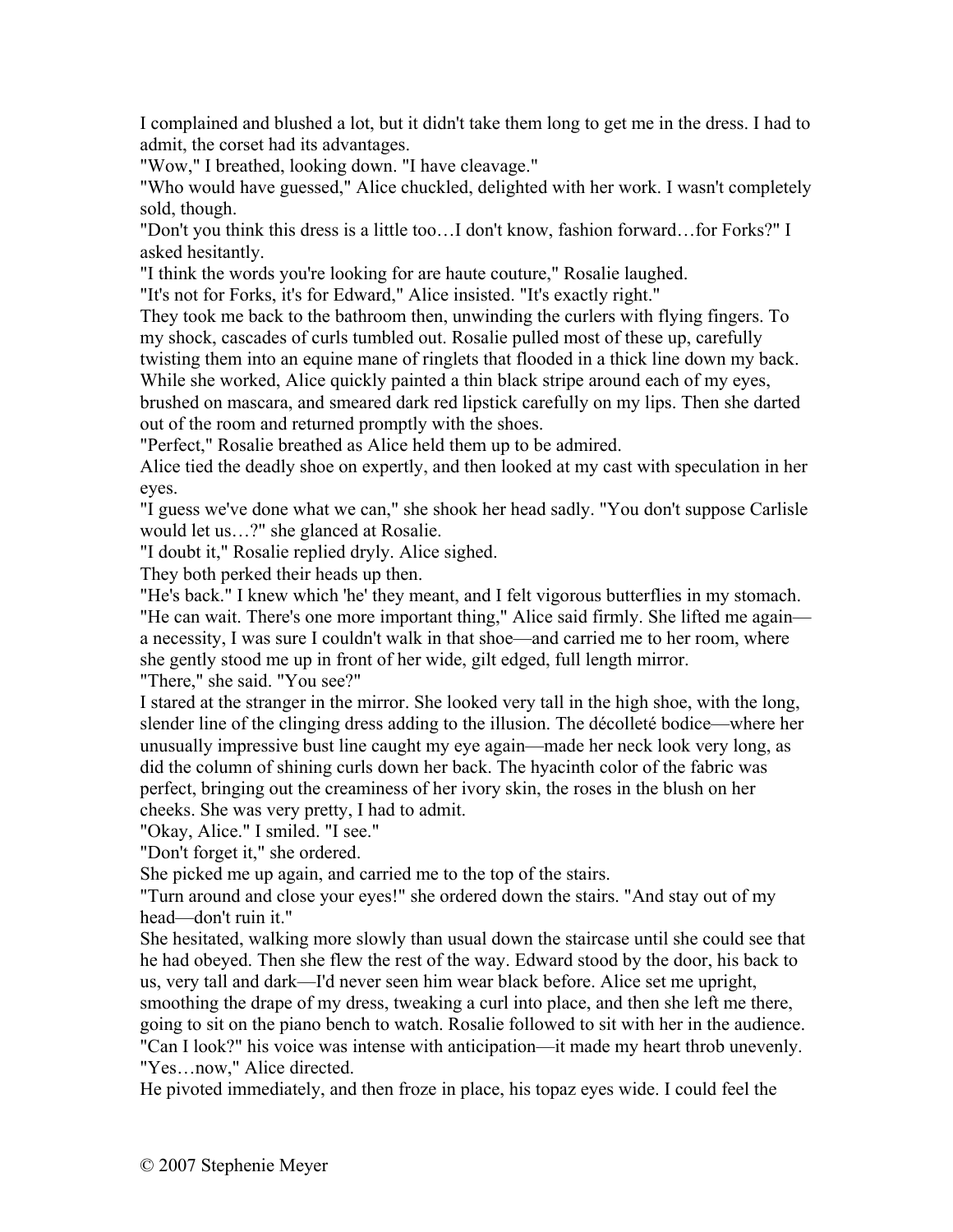heat creep up my neck and stain my cheeks. He was so beautiful; I felt a flicker of the old fear, that he was just a dream, not possibly real. He was wearing a tuxedo, and he belonged on a movie screen, not next to me. I stared at him in awed disbelief.

He walked slowly toward me, hesitating a foot away when he reached me.

"Alice, Rosalie…thank you," he breathed without looking away from me. I heard Alice chuckle in pleasure.

He stepped forward, cupping one cold hand under my jaw, and stooping to press his lips to my throat.

"It is you," he murmured against my skin. He pulled away, and there were white flowers in his other hand.

"Freesia," he informed me as he pinned them into my curls. "Completely redundant, as far as fragrance is concerned, of course." He leaned back, looking me over again. He smiled his heart-stopping smile. "You are absurdly beautiful."

"You took my line," I kept my voice as light as I could manage. "Just when I convince myself that you're actually real, you show up looking like this and I'm afraid I'm dreaming again."

He scooped me swiftly into his arms. He held me close to his face, his eyes burning as he pulled me even closer.

"Watch the lipstick!" Alice commanded.

He laughed rebelliously, but dropped his mouth to the hollow above my collarbone instead.

"Are you ready to go?" he asked.

"Is anyone ever going to tell me what the occasion is?"

He laughed again, glancing over his shoulder at his sisters. "She hasn't guessed?"

"No," Alice giggled. Edward laughed delightedly. I scowled.

"What am I missing?"

"Don't worry, you'll figure it out soon enough," he assured me.

"Put her down, Edward, so I can take a picture," Esme was coming down the stairs with a silver camera in her hands.

"Pictures?" I muttered, as he set me carefully on my wobbly good foot. I was getting a bad feeling about all of this. "Will you show up on film?" I asked sarcastically. He grinned at me.

Esme took several snapshots of us, till Edward laughingly insisted we would be late. "We'll see you there," Alice called as he carried me to the door.

"Alice will be there? Wherever there may be?" I felt a little better.

"And Jasper, and Emmett, and Rosalie."

My forehead wrinkled with concentration as I tried to deduce the secret. He snickered at my expression.

"Bella," Esme called after me, "Your father is on the phone."

"Charlie?" Edward and I asked simultaneously. Esme brought me the phone, but he snatched it as she tried to hand it to me, holding me away effortlessly with one arm. "Hey!" I protested, but he was already talking.

"Charlie? It's me. What's wrong?" He sounded worried. My face paled. But then his expression became amused-and suddenly wicked.

"Give him the phone, Charlie—let me talk to him." Whatever was going on, Edward was enjoying himself a little too much for Charlie to be in any danger. I relaxed slightly.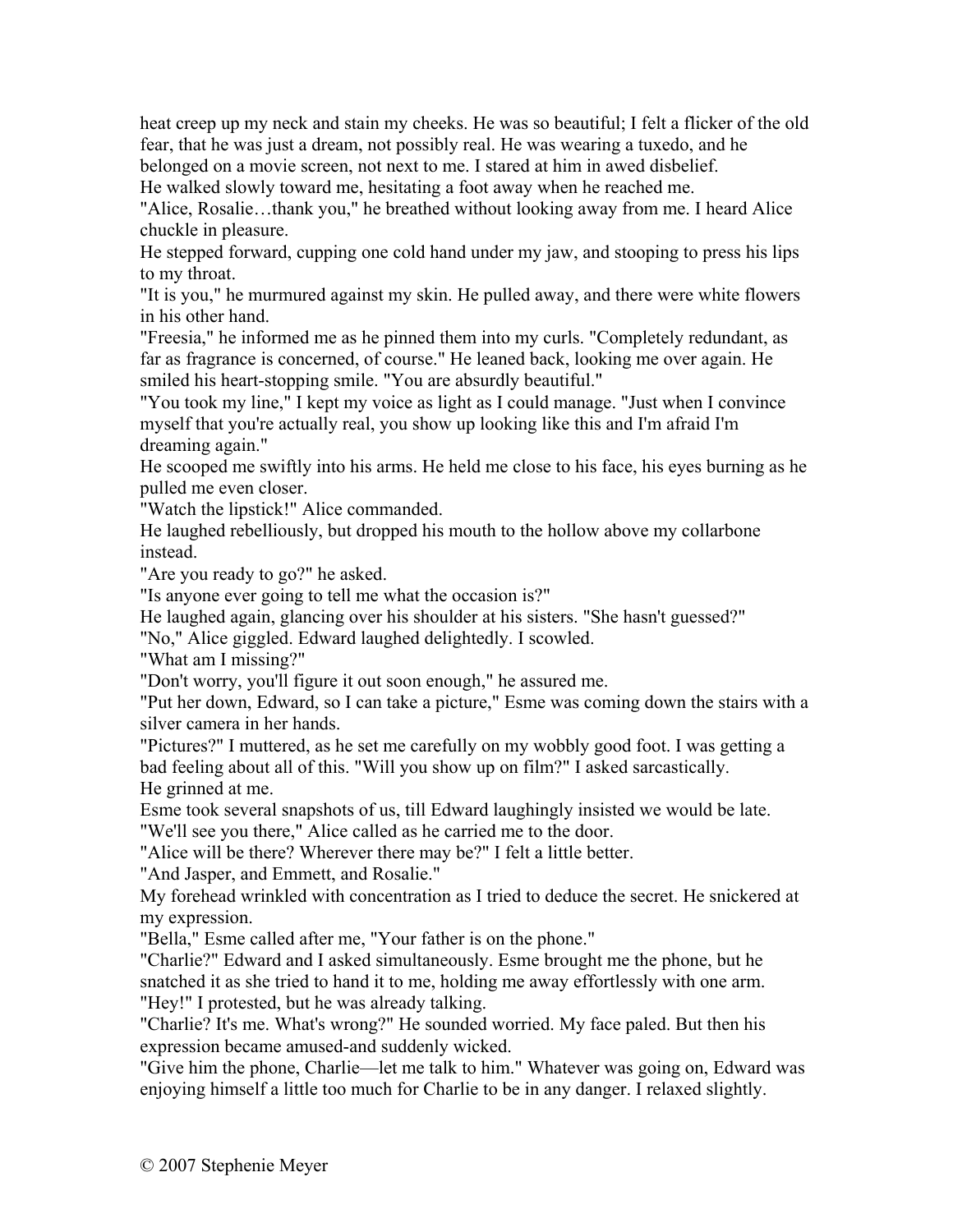"Hello, Tyler, this is Edward Cullen," his voice was very friendly, on the surface. I knew it well enough to catch the soft edge of menace. What was Tyler doing at my house? The awful truth started to dawn on me.

"I'm sorry if there's been some kind of miscommunication, but Bella is unavailable tonight." Edward's tone changed, and the threat in his voice was suddenly much more evident as he continued. "To be perfectly honest, she'll be unavailable every night, as far as anyone besides myself is concerned. No offense. And I'm sorry about your evening." He didn't sound sorry at all. And then he snapped the phone shut, a huge smirk on his face.

"You're taking me to the prom!" I accused furiously. My face and neck flushed crimson with anger. I could feel the rage-induced tears starting to fill my eyes.

He wasn't expecting the force of my reaction, that was clear. He pressed his lips together and his eyes darkened.

"Don't be difficult, Bella."

"Bella, we're all going," Alice encouraged, suddenly at my shoulder.

"Why are you doing this to me?" I demanded.

"It will be fun." Alice was still brightly optimistic.

But Edward bent to murmur in my ear, his voice velvet and serious. "You're only human once, Bella. Humor me."

Then he turned the full force of his scorching golden eyes on me, melting my resistance with their warmth.

"Fine," I pouted, unable to glare as effectively as I would have liked, "I'll go quietly. But you'll see," I warned grimly, "this is the bad luck you've been worrying about. I'll probably break my other leg. Look at this shoe! It's a death trap!" I held out my good leg as evidence.

"Hmmm." He stared at my leg for a longer moment than necessary, and then looked at Alice with glowing eyes, "Again, thank you."

"You'll be late to Charlie's," Esme reminded him.

"All right, let's go," he swung me through the door.

"Is Charlie in on this?" I asked through clenched teeth.

"Of course," he grinned.

I was preoccupied, so I didn't notice at first. I was only vaguely aware of a silver car, and assumed it was the Volvo. But then he stooped so low to put me in that I though he was setting me on the ground.

"What's this?" I asked, surprised to find myself in an unfamiliar coupe. "Where's the Volvo?"

"The Volvo is my everyday car," he told me carefully, apprehensive that I might throw another fit. "This is a special occasion car."

"What will Charlie think?" I shook my head disapprovingly as he climbed in and started the engine. It purred.

"Oh, most of the population in Forks thinks that Carlisle is an avid car collector." He sped through the woods toward the highway.

"And he's not?"

"No, that's more my hobby. Rosalie collects cars, too, but she prefers fooling around with their innards to driving them. She did a lot of work on this one for me."

I was still wondering why we were going back to Charlie's house when we pulled up in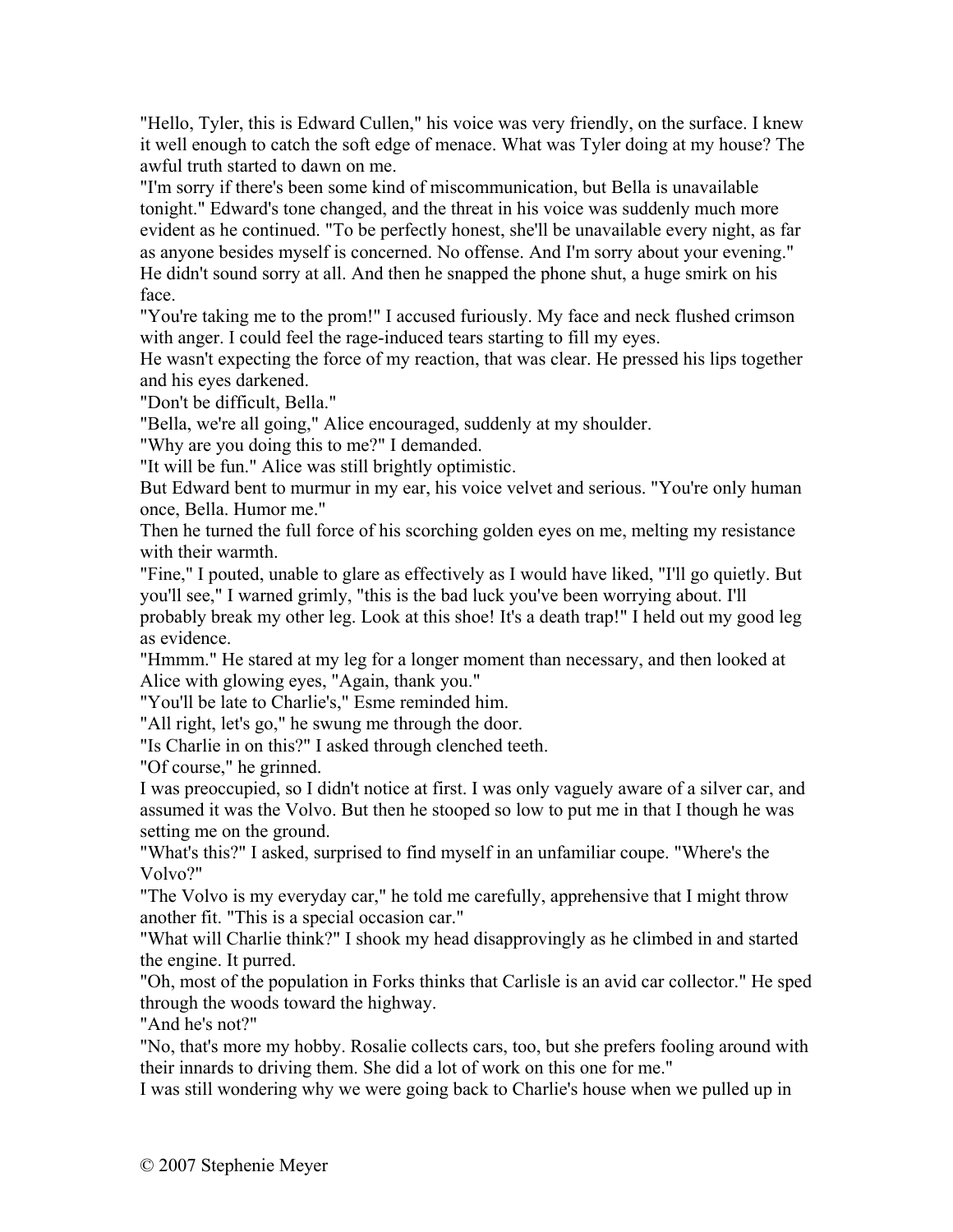front of it. The porch light was on, though it wasn't quite dusk yet. Charlie must be waiting, probably peeking out the windows now. I started to blush, wondering if my father's first reaction to the dress would be similar to mine. Edward strolled around the car, slowly for him, to get my door—confirming my suspicions that Charlie was watching.

Then, as Edward was lifting me carefully out of the little car, Charlie—very uncharacteristically—came out into the yard to greet us. My cheeks burned; Edward noticed and looked at me questioningly. But I needn't have worried. Charlie never even saw me.

"Is that an Aston Martin?" he asked Edward in a reverent voice.

"Yes—the Vanquish." The corners of his mouth twitched, but he controlled it. Charlie released a low whistle.

"Do you want to give her a try?" Edward held up the key.

Charlie's eyes finally left the car. He looked at Edward in disbelief—colored by a tiny hint of hope.

"No," he said, reluctant, "What would your father say?"

"Carlisle won't mind at all," Edward said truthfully, laughing. "Go ahead." He pressed the key into Charlie's willing hand.

"Well, just a quick spin…" Charlie was already caressing the fender with one hand. Edward helped me hobble to the front door, scooping me up as soon as we were inside, and carrying me to the kitchen.

"That worked out well," I said. "He didn't have a chance to freak out over the dress." Edward blinked. "I didn't think of that," he admitted. His eyes raked over my dress again with a critical expression. "I guess it's a good thing we didn't take the truck, classic or not."

I looked unwillingly away from his face long enough to notice that the kitchen was unusually dim. There were candles on the table, lots of them, maybe twenty or thirty tall, white candles. The old table was disguised by a long, white cloth, as were two chairs. "Is this what you were working on today?"

"No—this only took half a second. It was the food that took all day. I know how you find fancy restaurants overpowering, not that there are many choices that fall into that category around here, but I decided you couldn't complain about your own kitchen." He sat me in one of the white swathed chairs, and began assembling things out of the oven and fridge. I noticed there was only one place setting.

"Aren't you going to feed Charlie, too? He's bound to come home eventually."

"Charlie couldn't eat another bite—who do you think was my taster? I had to be sure this all was edible." He put a plate down in front of me, full of things that looked very edible. I sighed.

"Are you still mad?" He pulled the other chair around the table so he could sit next to me. "No. Well, yes, but not at this very moment. I was just thinking-there it goes, the one thing I could do better than you. This looks great." I sighed again.

He chuckled. "You haven't tried it yet—be optimistic, maybe it's awful."

I took a bite, paused, and then made a face.

"Is it awful?" he asked, shocked.

"No, it's fabulous, naturally."

"That's a relief," he smiled, so beautiful. "Don't be concerned, there's still lots of things